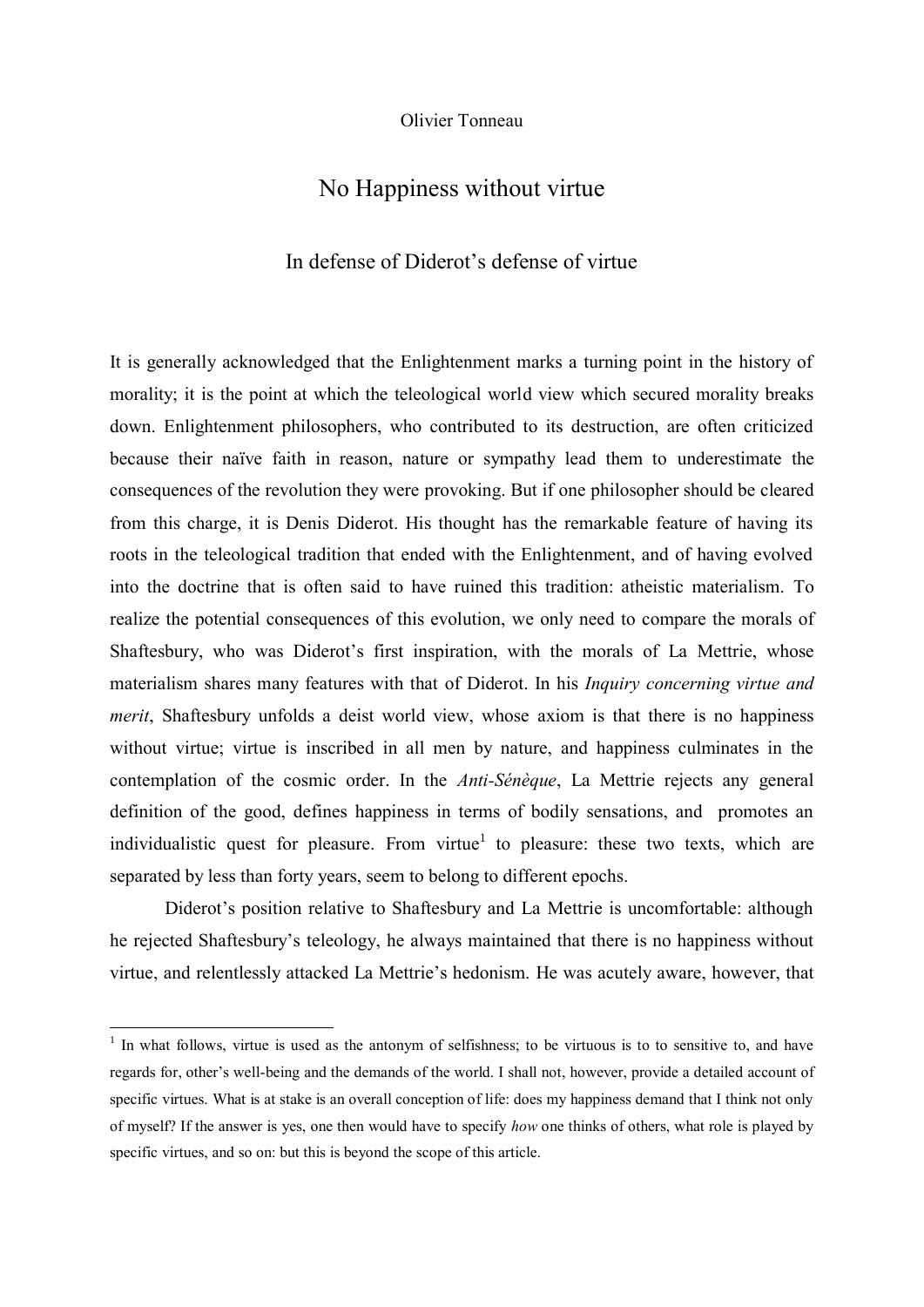his commitment to virtue was at odds with new ways of thinking that were permeating, beyond philosophy, society as a whole; *Le Neveu de Rameau* testifies to his lucidity. In this text, Diderot stages a conversation between the philosopher (Moi), and the eponymous character (or Lui). I will argue later that Moi upholds Diderot's moral principles, and Lui is close to La Mettrie; yet Moi is mercilessly ridiculed by Lui. Such is Rameau's brilliance that Hegel, Marx, Foucault and MacIntyre (among many others) have admired him for exposing the truth of the Enlightenment; conversely, they regarded the philosopher as the incarnation of the Enlightenment's naivety, shallowness, narrow mindedness or dogmatism. However, Moi's failure to convince Lui does not necessarily imply that he is wrong; his moral principles could be both right and unconvincing. This interpretation is supported by a confession made by Diderot in the *Réfutation d'Helvétius*:

Je suis convaincu que, dans une société même aussi mal ordonnée que la nôtre, où le vice qui réussit est souvent applaudi, et la vertu qui échoue presque toujours ridicule, je suis convaincu, dis-je, qu'à tout prendre, on n'a rien de mieux à faire pour son bonheur que d'être homme de bien ; c'est l'ouvrage, à mon gré, le plus important et le plus intéressant à faire ; c'est celui que je me rappellerais avec le plus de satisfaction, dans mes derniers moments. C'est une question que j'ai méditée cent fois et avec toute la contention d'esprit dont je suis capable ; j'avais, je crois, les données nécessaires ; vous l'avouerai-je ? je n'ai même pas osé prendre la plume pour en écrire la première ligne. Je me disais : « Si je ne sors pas victorieux de cette tentative, je deviens l'apologiste de la méchanceté : j'aurai trahi la cause de la vertu, j'aurai encouragé l'homme au vice. Non, je ne me sens pas bastant pour ce sublime travail ; j'y consacrerai inutilement toute ma vie. »<sup>2</sup>

I shall interpret *Le Neveu de Rameau* as an illustration of Diderot's prognosis: a philosopher who is rightly convinced that there is no happiness without virtue fails to convince his interlocutor, and eventually alienates him. My aim is to find, in the very defeat of the philosopher, evidence that his principles are right. But I shall first sum up the moral beliefs Diderot inherited from Shaftesbury, then see how they survive Diderot's conversion to atheism in the *Lettre sur les Aveugles*. I will then turn to La Mettrie's *Anti-Sénèque*, and read *Le Neveu de Rameau* in the light of the challenge posed by La Mettrie to Diderot.

#### **1. Why should we be virtuous?**

 $\overline{a}$ 

In the *Inquiry concerning virtue and merit*, Shaftesbury attempts to defend virtue against two doctrines: Christianity and atheism. He regards them as the two sides of the same coin: Christianity depicts man as a sinner who only raises above vice thanks to God, and atheism

<sup>2</sup> Diderot, *Réfutation d'Helvétius*, in *Œuvres*, ed. Laurent Versini, coll. Bouquin, vol.I, p.832 (unless where indicated, all subsequent Diderot quotes refer to this edition. For each, I give the volume and the page).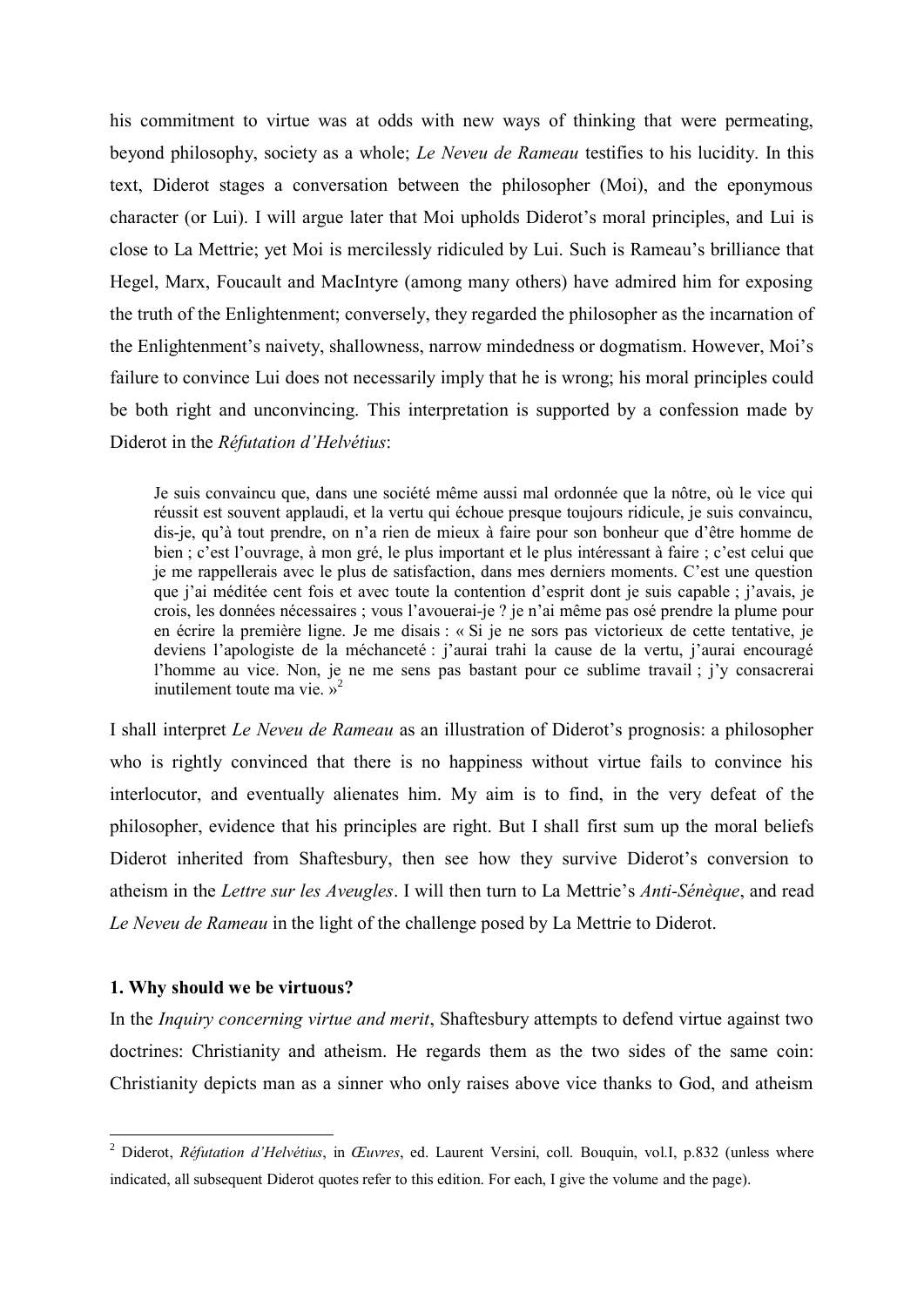deposes God and therefore authorizes vice. Shaftesbury aims to demonstrate that the fundamental mistake of both clans is to regard man as inherently vicious. He suggests the implausibility of this view by inscribing man within a wider conception of nature.

Nature has inscribed in every animal two impulses; one towards its own good and one towards the good of its species. An animal is in the state most conforming to its nature, which is necessarily its state of greatest happiness, when it devotes itself in the appropriate measure to both. This applies to humans as well and, like all weak creatures, they are meant to live in close collaboration with their kin. Nature, then, is the root of human virtues. Unfortunately, a quick glance at human affairs is enough to see that they are not as they should naturally be:

The smaller creatures, who live as it were in cities (as bees and ants), continue the same train and harmony of life, nor are they ever false to those affections which move them to operate towards their public good (…). While man, notwithstanding the assistance of religion and the direction of laws, is often found to live in less conformity with nature and, by means of religion itself, is often rendered the more barbarous and inhuman.

Shaftesbury's assertion that religion and laws have corrupted humans evokes the primitivism which was widespread in the  $18<sup>th</sup>$  century, which pictures humanity as originally pure and progressively corrupt. But Shaftesbury is not a primitivist; it is inherent to human nature that we should exercise our reason and rise above instinctive goodness to knowledge of the good. The tragedy is not, therefore, that we have moved away from primitive life, but that we failed to evolve into the form of life that would suit us. Shaftesbury thus rejects two opposite theories; one that would view morality as immediately provided by nature, the other that would see it as artificial through and through, unrelated to nature.

Shaftesbury concludes that virtue '*is really something in itself and in the nature of things, not arbitrary or factitious (if I may so speak), not constituted from without or*  dependent on custom, fancy or will.<sup>4</sup> 'Things' does not mean only physical objects, and Shaftesbury thinks we perceive virtues in human relationships in the same way as we perceive goodness in nature. It is this intuitive perception of goodness that is the foundation of deism. Shaftesbury readily grants that people can perceive goodness without their having ever wondered whether or not there is a God, but if they wonder why there is goodness, they will necessarily conclude that nature must be the creation of a benevolent intelligence. Shaftesbury concludes that '*whoever sincerely defends virtue and is a realist in morality must of necessity,* 

<sup>3</sup> Shaftesbury, *Characteristics of Men, Manners, Opinions, Times*, Cambridge University Press 1999, p.199-200.

 $4$  Idem, p.266-267.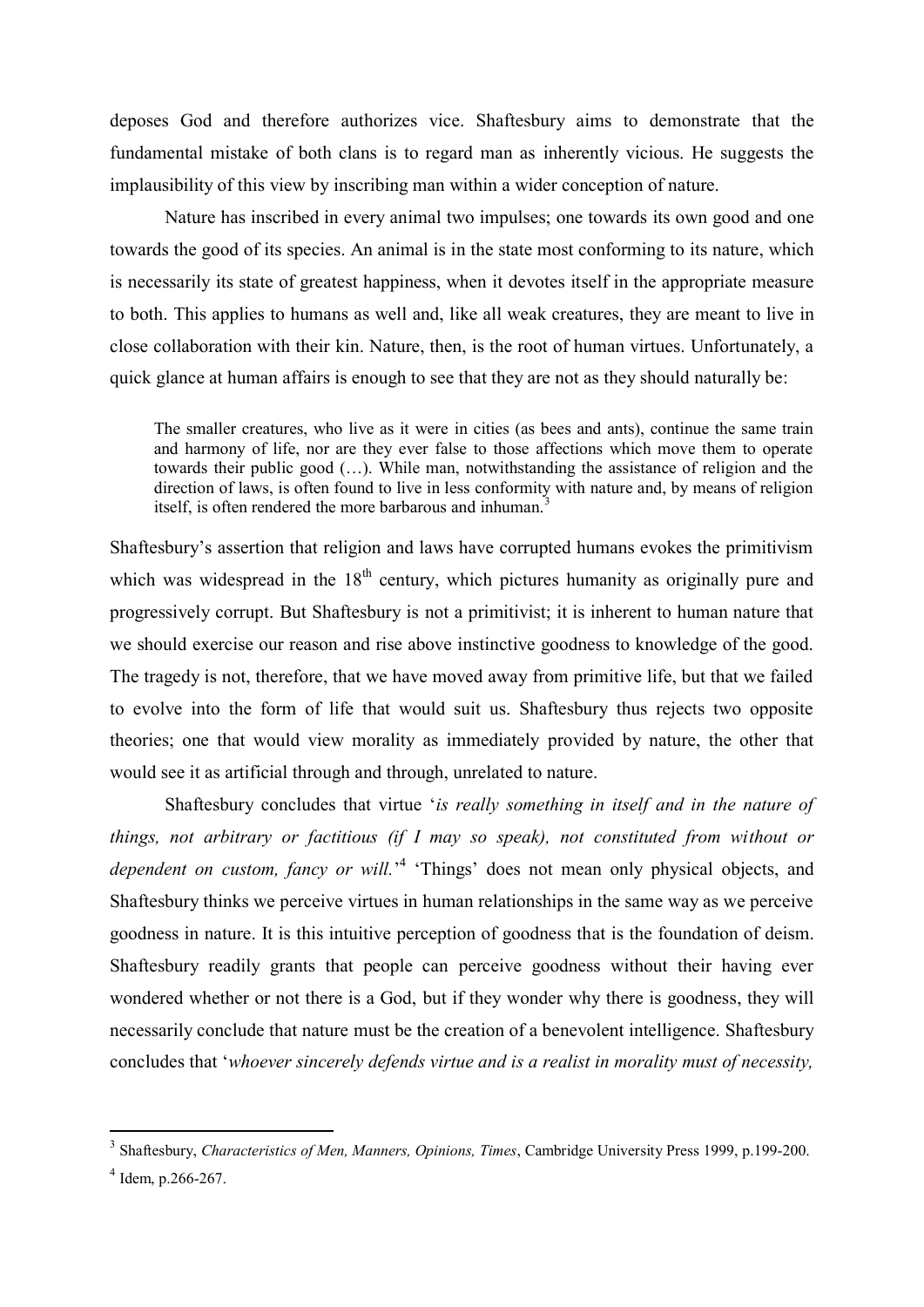*in a manner, by the same scheme of reasoning, prove as very a realist in divinity.*' <sup>5</sup> Our knowledge of God is thus grounded in our experience of the good. But once we believe in God, this belief complements the experience it originated from. Such experience can only be partial; it is unavoidable that a man will face hardships. But if he believes that the world is the creation of a benevolent God, he will be inclined to assume that even what he fails to see as good must be so. If a man succeeds in thus raising above the limits of his own limited perceptions and embrace the whole universe as good, he will reach ecstasy.

Although Shaftesbury insists on the naturalness of virtue, he does not deny that it demands great efforts: we are constantly prey to vicious impulses. But the fate of those who give in shows that only virtue can fulfill a person's true aspirations. This is what Shaftesbury establishes negatively in the second book of the *Inquiry concerning virtue and merit*, which exposes the misery of the vicious life. He gathers psychological observations showing that even the most vicious people confusedly search for pleasures which only virtue could truly provide: all thieves crave the esteem and admiration of an accomplice, prostitutes' clients generally want to believe that they are desired, people who fake bravery wish they were truly brave, and so on. Vicious people may be convinced that they have no need for virtue, but they are constantly chasing its shadow. This can only make their pleasures ephemeral, and breed restlessness and anxiety. Only virtue, then, can provide people with that to which they truly aspire; hence the indissoluble relation between virtue and happiness. Those are, arguably, fairly common arguments – which is not to say they bear no weight.

Altogether, the *Inquiry* presents us with a system that rises from biology to theology, *via* human psychology. It has, however, a peculiar characteristic; none of its parts is presented as its foundation, in the sense that it would secure the whole from a neutral, objective, indubitable standpoint. What makes all the parts of Shaftesbury's demonstration 'hang together' is, to a large extent, intuitions grounded in lived experiences; experiences of the pleasures of virtue and the frustrations of vice, experiences of the beauty of the world, and so on. In a sense, Shaftesbury uses the experience of the good as the premise for his defense of virtue. This could be seen as begging the question, and Shaftesbury's demonstration could be deemed a failure. This response, however, might be too harsh; it is hard to imagine how any defense of virtue would be possible from a perspective that would not presuppose a minimal acquaintance with it. By relating virtuous experiences to all facts of life, Shaftesbury guides his readers from a mere intuition to a full-blown world view. In return, the coherence and

 $<sup>5</sup>$  Idem, p.267.</sup>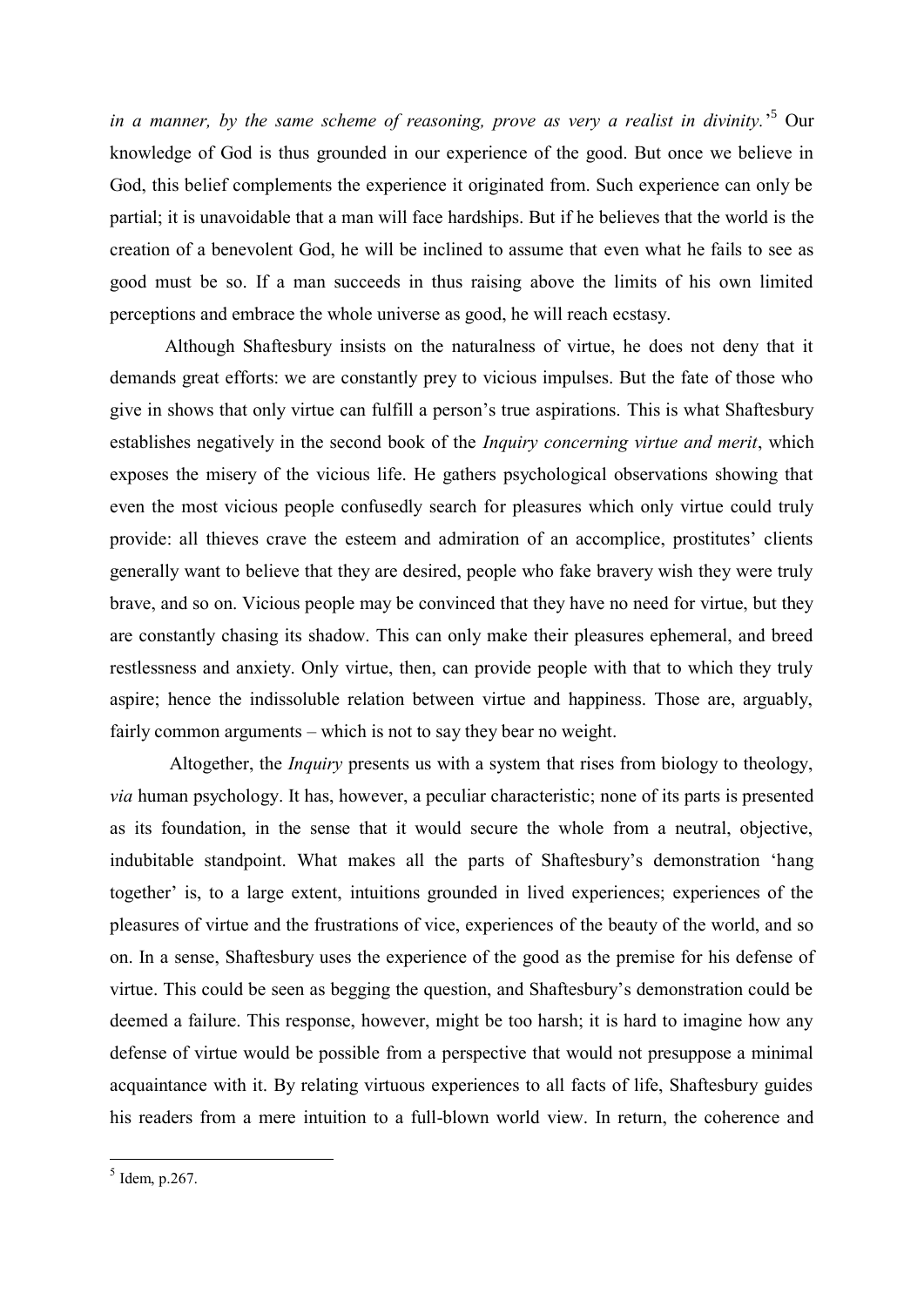beauty of the world view confirms that we chose the right starting point. In other words, Shaftesbury's demonstration might be circular, but it is a virtuous circle. It remains to be seen, however, whether this circularity justifies Shaftesbury's final assessment of his achievement:

We have cast up all those particulars from whence, as by way of addition and subtraction, the main sum or general account of happiness is either augmented or diminished. And, if there be no article exceptionable in this scheme or moral arithmetic, the subject treated may be said to have an evidence as great as that which is found in numbers or mathematics.<sup>6</sup>

Shaftesbury claims that his comparison of virtuous and vicious affections has the same objectivity as a comparison of numbers. But his demonstration rests on two fundamental premises; that one has a minimal acquaintance with virtue (Shaftesbury thinks that all humans do), and that one considers that virtue is indeed real. This is why deism is essential to Shaftesbury's demonstration, and why atheism is a threat; it denies that nature has any intrinsic value and therefore reduces our perception of the good to mere fancies. In a footnote to the *Essai sur le mérite et la vertu*, Diderot expresses the same suspicion towards atheism:

S'il n'y a ni beau, ni grand, ni sublime dans les choses, que deviennent l'amour, la gloire, l'ambition, la valeur ? A quoi bon admirer un poème ou un tableau, un palais ou une belle taille ou un beau visage ?<sup>7</sup>

Diderot later became an atheist without losing his love of beauty, value or virtue. Yet he had to face his own question as phrased by La Mettrie. I shall now examine how Diderot renounced Shaftesbury's deism while maintaining his conception of virtue, and why La Mettrie rejected virtue altogether.

## **2. Virtue in a meaningless world**

Diderot's first great atheistic text, the *Lettre sur les Aveugles*, is greatly indebted to another text by Shaftesbury: *The Moralists.* In the latter, Theocles (the author's mouthpiece) discusses the existence of God with Philocles. Theocles brushes aside traditional arguments such as the ontological proof and sticks solely to the argument from design: the world displays order and harmony, and must have been thus ordered by a benevolent creator. Yet this argument is not presented as full proof, and Philocles replies that even if the world as it is displays an order, this does not allow us to conclude anything about the coming about, or the subsistence, of this  $order - it could very well be the result of a random process.$ 

 $<sup>6</sup>$  Idem, p.229.</sup>

<sup>7</sup> Diderot, *Essai sur le mérite et la vertu*, in *Œuvres Complètes*, ed. Hermann, 1975, vol.I p.322.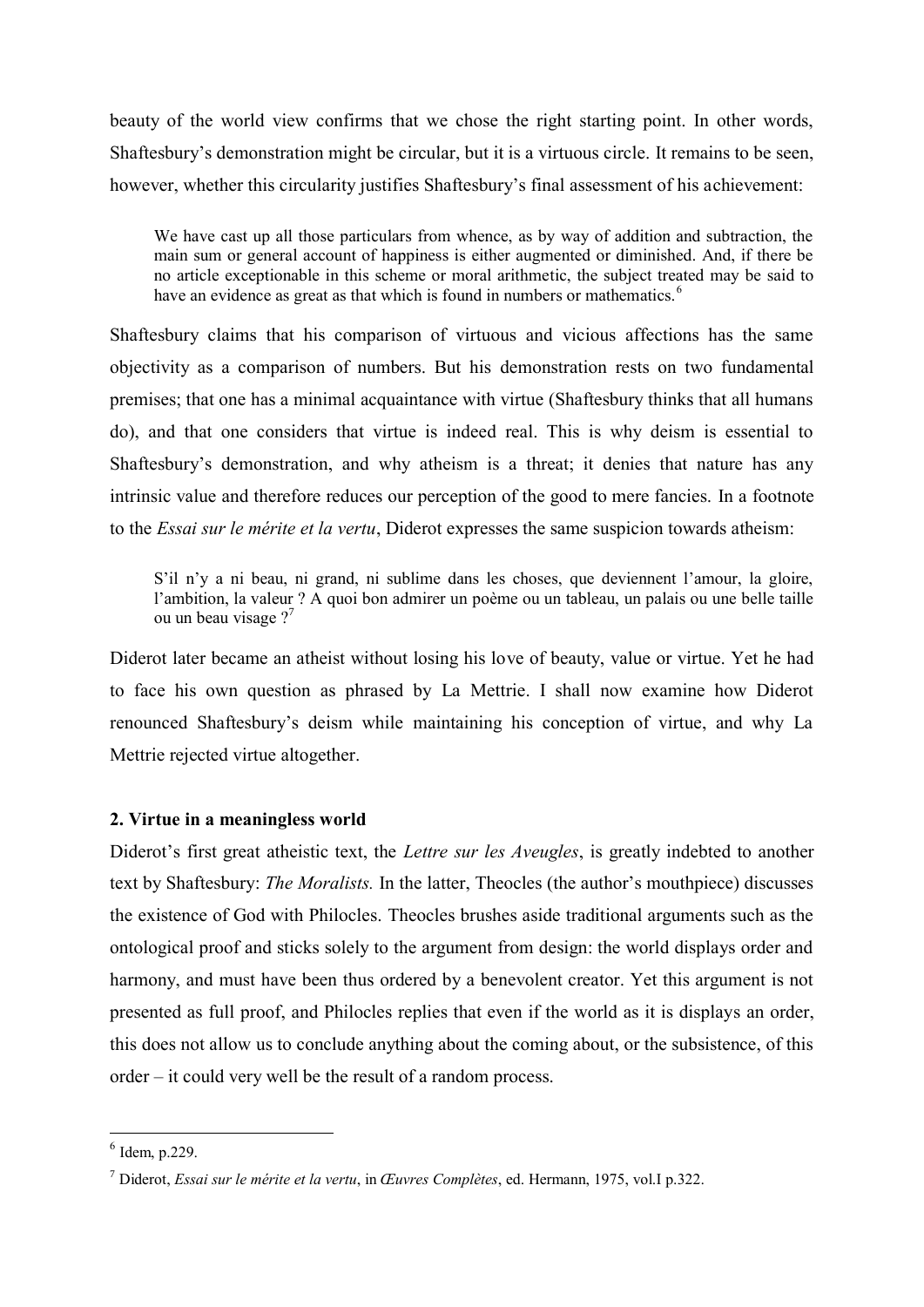It is only a separate by-world (…) of which perhaps there are, in the wide waste, millions besides, as horrid and deformed as this of ours is regular and proportioned. In length of time, amid the infinite hurry and shock of beings, this single odd world, by accident, might have been struck out and cast into some form (as, among infinite chances, what is there which may not happen?). $8$ 

To this objection, Theocles provides no answer. What he does, however, is support his statements about the order of the world with an experience of its beauty. The experience takes place the following morning during a promenade; Theocles enthusiastically opens himself to the beauty of nature, receiving it with love and gratitude, and Philocles is swept away.

The *Lettre sur les aveugles* presents the same arguments as *The Moralists*. The apex of the *Lettre* is the dialogue between the blind mathematician Saunderson and the minister Holmes, the former rejecting the argument from design presented by the latter. Saunderson's response is largely borrowed from Philocles's objection to Theocles:

Imaginez donc, si vous voulez, que l'ordre qui vous frappe a toujours subsisté ; mais laissez-moi croire qu'il n'en est rien ; et que, si nous remontions à la naissance des choses et des temps, et que nous sentissions la matière se mouvoir et le chaos se débrouiller, nous rencontrerions une multitude d'êtres informes, pour quelques êtres bien organisés. (…) Mais pourquoi n'assureraisje pas des mondes ce que je crois des animaux ? Combien de mondes estropiés, manqués, se sont dissipés, se reforment et se dissipent peut-être à chaque instant dans des espaces éloignés  $(...) ?^9$ 

In the *Lettre sur les aveugles*, as in *The Moralists*, neither of the arguments are presented as decisive. Yet there is little doubt that while Shaftesbury inclined the reader towards the providential hypothesis, Diderot inclines him towards the chaotic one. He does so by substituting the blissful morning walk with a radically different experience; a blind man seized with delirium on his death bed. Saunderson's infirmity is the strongest argument for the chaos hypothesis, and his decisive statement might not be the grandiose unfolding of a chaotic universe, but rather his question to the minister: 'Voyez-moi bien, monsieur Holmes, je n'ai point d'yeux. Qu'avions-nous fait à Dieu, vous et moi, l'un pour avoir cet organe, l'autre pour en être privé ?'<sup>10</sup> Whereas Philocles was swayed by Theocles' rapture, Holmes is overwhelmed by his friend's tragedy and bursts into tears.

Quite apart from the question of God's existence, the *Lettre* leads us to consider the consequences of the breakdown between man and the world. Since the virtuous man instinctively relates to the world as value-laden, what happens to his virtue if he comes to see

<sup>8</sup> Shaftesbury, *Characteristics*, op. cit., p.279.

<sup>9</sup> Diderot, *Lettre sur les aveugles*, vol.I, p.167-169.

 $10$  Idem, p.168.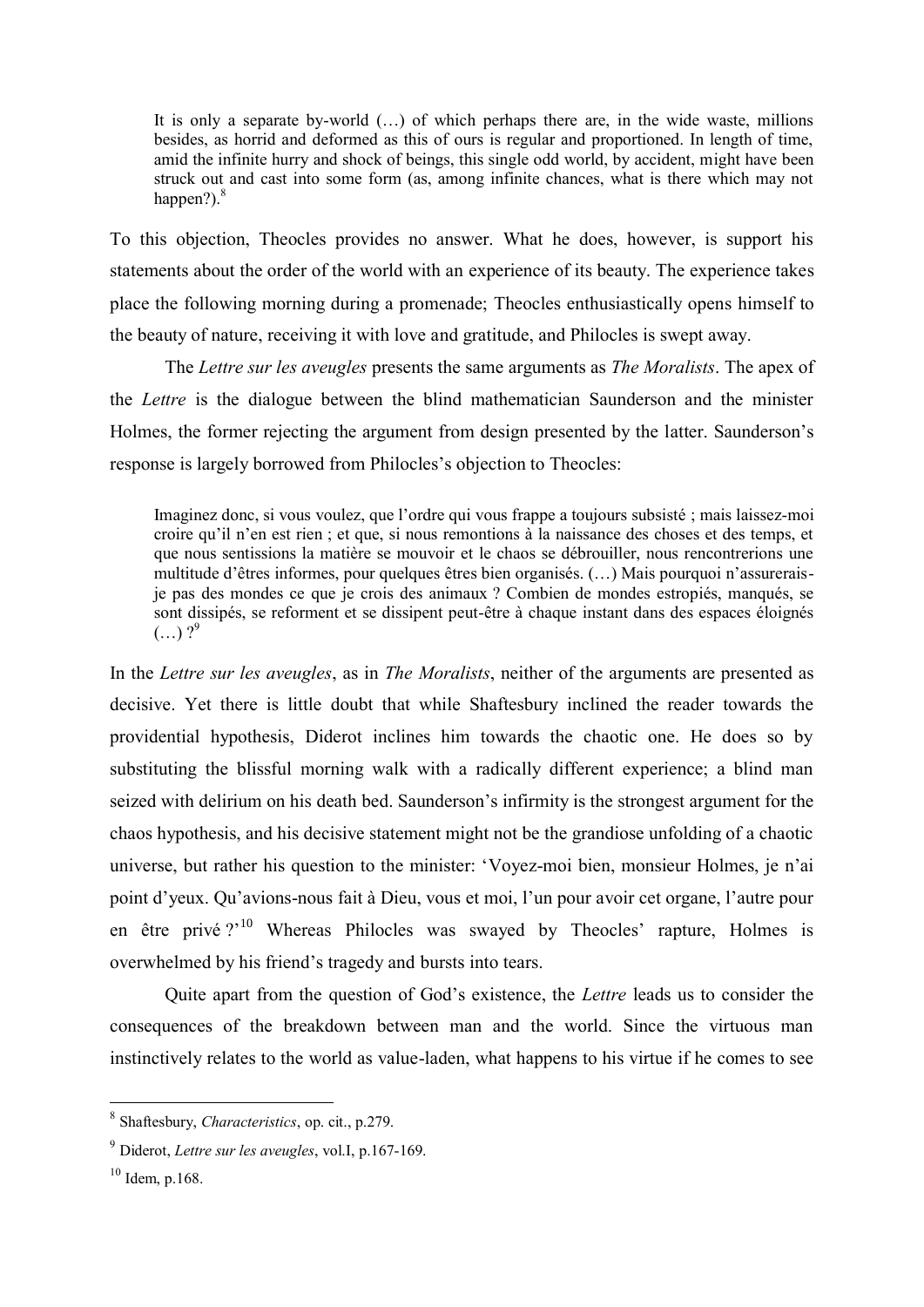the world as value neutral? In the context of the *Lettre*, the answer is that virtue survives. It is worth emphasizing that Saunderson and Holmes, like Philocles and Theocles, are both virtuous men. The difference is that in Shaftesbury's dialogue, the ultimate virtuous experience was bliss, whereas in Diderot's *Lettre*, it is now tragedy. Saunderson and Holmes demonstrate thereby their ability to feel compassion and grief, and the blind man is grateful for the minister's tears:

Monsieur Holmes, dit-il au ministre, la bonté de votre cœur m'était bien connue, et je suis très sensible à la preuve que vous m'en donnez dans ces derniers moments.<sup>11</sup>

The *Lettre sur les aveugles* clearly marks Diderot's rejection of Shaftesbury's deism, but it also suggests that deism is not indispensible to virtue, and that its relation to happiness remains as strong, if not stronger: through a miserable life, Saunderson has enjoyed, he says, 'la consolation de n'avoir jamais affligé personne.<sup>'12</sup> Paradoxically, just as he had provided Diderot with his atheistic arguments, Shaftesbury also laid the grounds upon which Diderot could build an alternative defense of virtue. He argued that the deity is wise to expose us to perils and hardship, so that we may be forced to rely more on each other, thus developing the ties of family and friendship, the most pleasurable relations known to human kind. In a sense, Diderot brings this argument to its extreme consequences by taking out the deity altogether; it is precisely because no deity has planned for our happiness that we must rely upon one another. Saunderson's sufferings put him in an ideal position to exhort his family and friends (and of course the reader): 'Vivez aussi vertueux et plus heureux'.<sup>13</sup>

In a sense, it is irrelevant to the virtuous man whether or not there is a God; his moral sense is just as sharp either way. His commitment to virtue may, if anything, be even stronger. For Saunderson, it is rooted in the experience of happy human relationships; for those who are fortunate enough not to be afflicted as he is, it can find other roots. It must be emphasized that although Diderot rejected deism, he still valued the experience of the beauty of nature as a great incentive to virtue. In a letter to Mme de Maux, he describes his pleasure in the country in words that echo the deist's ecstatic reconciliation with the world:

Ici, d'instinct, on s'assied, on se repose, on regarde sans voir, on abandonne son cœur, son âme, son esprit, ses sens à toute leur liberté ; c'est-à-dire qu'on ne fait rien, pour être au ton de tous les êtres. Ils sont, et l'on est. Tout est utile, tout sert, tout concourt, tout est bon, on n'est rien

 $11$  Idem, p.168.

 $12$  Idem, p.168-169.

<sup>13</sup> Idem, p.170.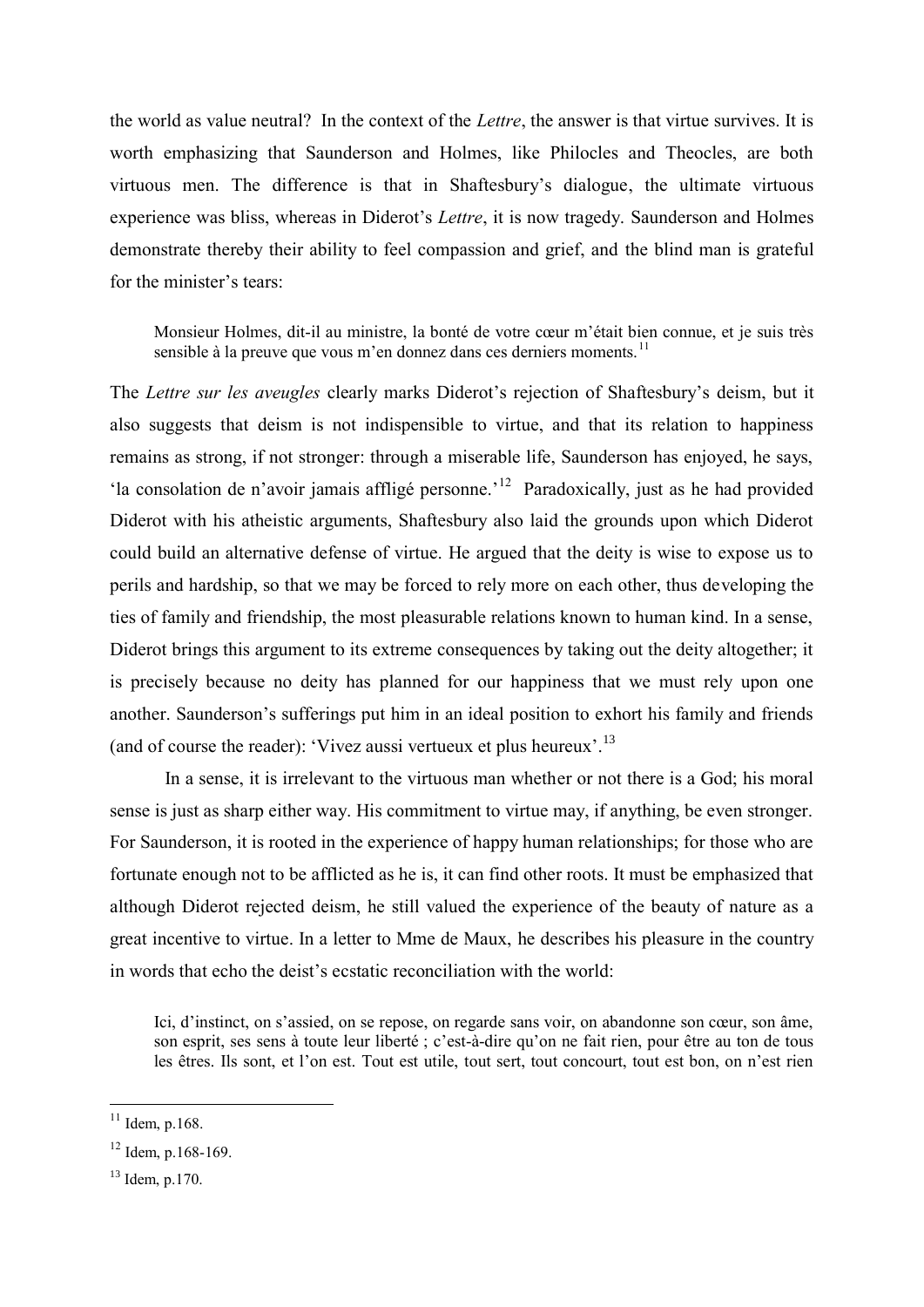sans y tâcher. Est bien mal né, est bien méchant, est bien profondément pervers, celui qui médite le mal au milieu des champs.<sup>14</sup>

The need to be attuned to the world does not die with God, and is still aroused by nature. Conversely, the sense of injustice we feel when nature thwarts our aspirations only demonstrates the strength and depth of these aspirations; the world *should be* as Holmes (and Theocles) imagine it to be, and Saunderson should have been given eyes to see it. The fact that stories such as that of Saunderson arouse in us such a strong sense of injustice impresses upon us the demands of justice.

From the *Inquiry* to the *Lettre*, the description of the virtuous life has remained unchanged. What has changed, however, is the relation between virtue and the world. Whereas Shaftesbury regarded the virtuous life as the life that corresponds to the order of things, it is now only attached to some features of the world, and expanded into a virtual realm. A gap has opened between the demands of virtue and the demands of the world. When we recommend virtue, we no longer command obedience to the order of things, but invite others to work towards an ordering of human relationships that is inspired by a selected ensemble of lived experiences. This poses one embarassing question : what guarantees the legitimacy of one's selection ? It also means that humans cannot be content with discovering virtue ; there must be an element of anticipation as to what life would be like, if lived virtuously. As Diderot writes to Landois, virtue is 'une maîtresse à laquelle on s'attache autant par ce qu'on fait pour elle que par les charmes qu'on lui croit<sup>' 15</sup> But there are many other mistresses to whom one is drawn, whose charms are very real and who demand lesser sacrifices; why not embrace them? This is, in essence, La Mettrie's objection.

Diderot and La Mettrie are atheistic materialists. Their thoughts rests on the same axioms: there are, strictly speaking, only physical causes, and all that is in the mind comes from the senses. However, they draw very different ethical consequences from these axioms, which raises the question: how could the former could violently reject the latter's ethics; how could the same premises not lead to the same conclusions? To answer this, it is best to consider their psychological insights (how do humans behave? What makes them happy or unhappy), insights which are gained from observation of life as it happens, and could hardly be deduced from the very general materialistic axioms mentioned above. As a psychologist (or perhaps, to avoid anachronism, as a moralist), Diderot always remained faithful to

 $14$  Diderot, letter to Mme de Maux, Octobre 1769, vol.V, p.985-986.

<sup>&</sup>lt;sup>15</sup> Diderot, letter to Landois, Juin 1756, vol.V, p.55.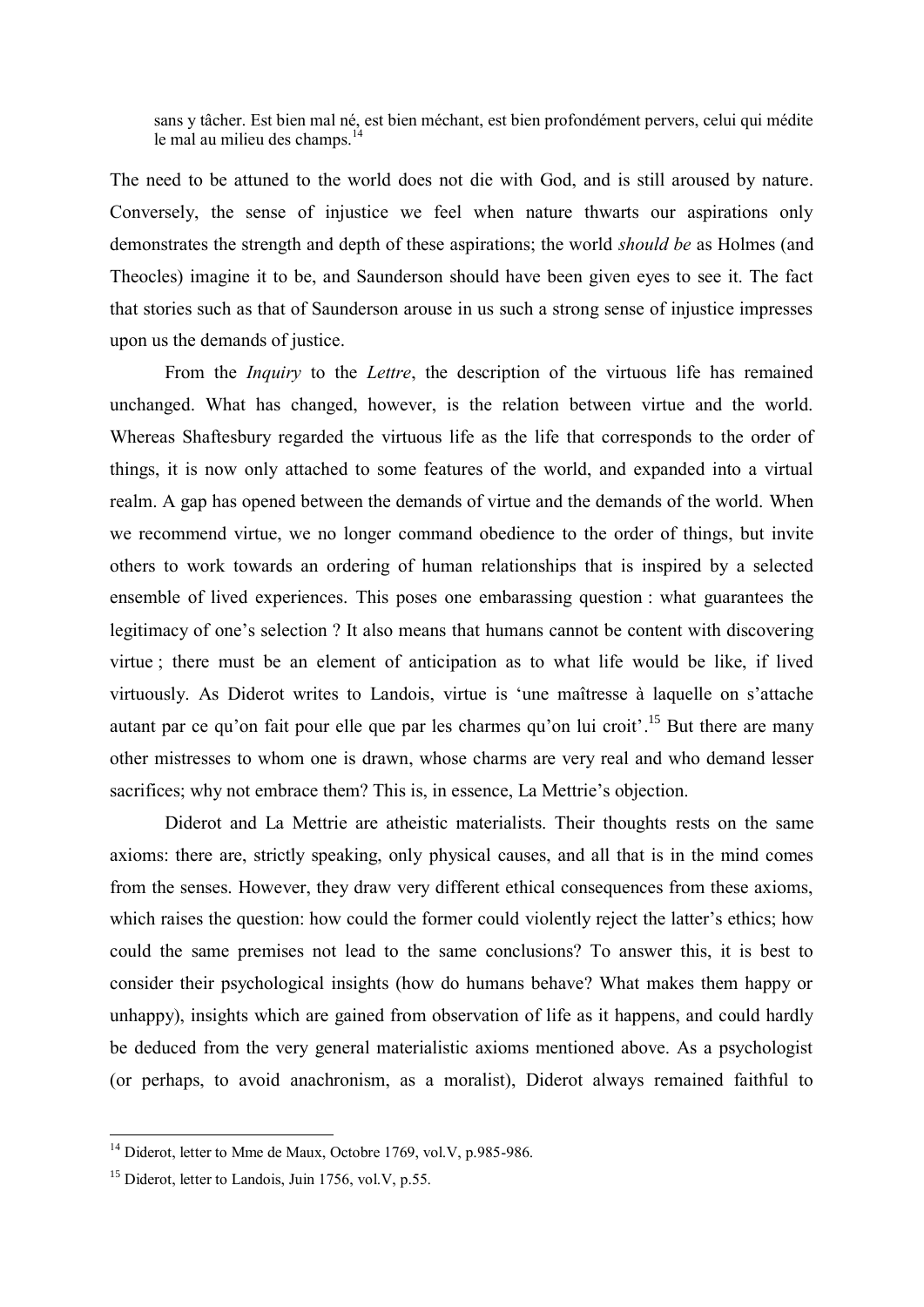Shaftesbury; the human condition is inherently collective and human well-being depends primarily on the quality of human relations; they care for each other's esteem, they long for trust, and so on. A person who renounces all these things and indulges in selfish impulses, who estranges himself from the community, can only be miserable. Thus a human's happiness depends not only on strictly material notions such as physical pleasure and pain, but also on notions that structure the relations between humans, such as esteem, shame, recognition, respect etc; notions that could be widely described as moral notions. Diderot often asserted that ultimately, moral relations are more important to the happiness of humans than physical ones.

Diderot's materialism means that he has to give an account of the emergence of the moral realm from strictly physical causes (an account which we need not consider here), but he certainly did not deny the existence and importance of the moral realm, which is an experiential fact. La Mettrie, however, reasoned differently. He defines happiness in terms of pleasurable sensations:

Nos organes sont susceptibles d'un sentiment ou d'une modification qui nous plaît et nous fait aimer la vie. Si l'impression de ce sentiment est courte, c'est le plaisir ; plus longue, c'est la volupté ; permanente, on a le bonheur.<sup>16</sup>

The aim is to reach permanent pleasure. Now, La Mettrie grants that there can be pleasures of very different sorts, and even moral ones: some people can enjoy 'plaisirs de l'âme', (pleasures which are not directly of a physical nature, and have to do with the conscience of having acted well, of being esteemed and so on). But he also considers that other people have no such pleasure, and have no need for them (he describes the people, for instance, as a mob enjoying a near-vegetative life). More generally, La Mettrie never suggests that humans might have common psychological needs or impulses, and he is happy to envisage natural murderers, natural thieves, natural rapists and to suggest that if it is in their nature to commit such deeds and enjoy them, then this is where their happiness lays. It is tempting to say that the limit of La Mettrie's moral system, which grants to every man the right to act according to his nature, is quite simply that it does *not* contain a psychology; is it *really* true that murderers and rapists are happy? Such question is never formulated. But it is actually made irrelevant in La Mettrie's system, because he considers that sensations are strictly private (so that no one could actually assess the happiness of the murderer, but for the murderer himself), and that we cannot be wrong with regards to our own sensations (if I feel pleasure, then it *is* pleasure).

<sup>16</sup> La Mettrie, *Anti-Sénèque, ou Discours sur le bonheur*, in *Œuvres philosophiques*, Coda 2004, p. 296.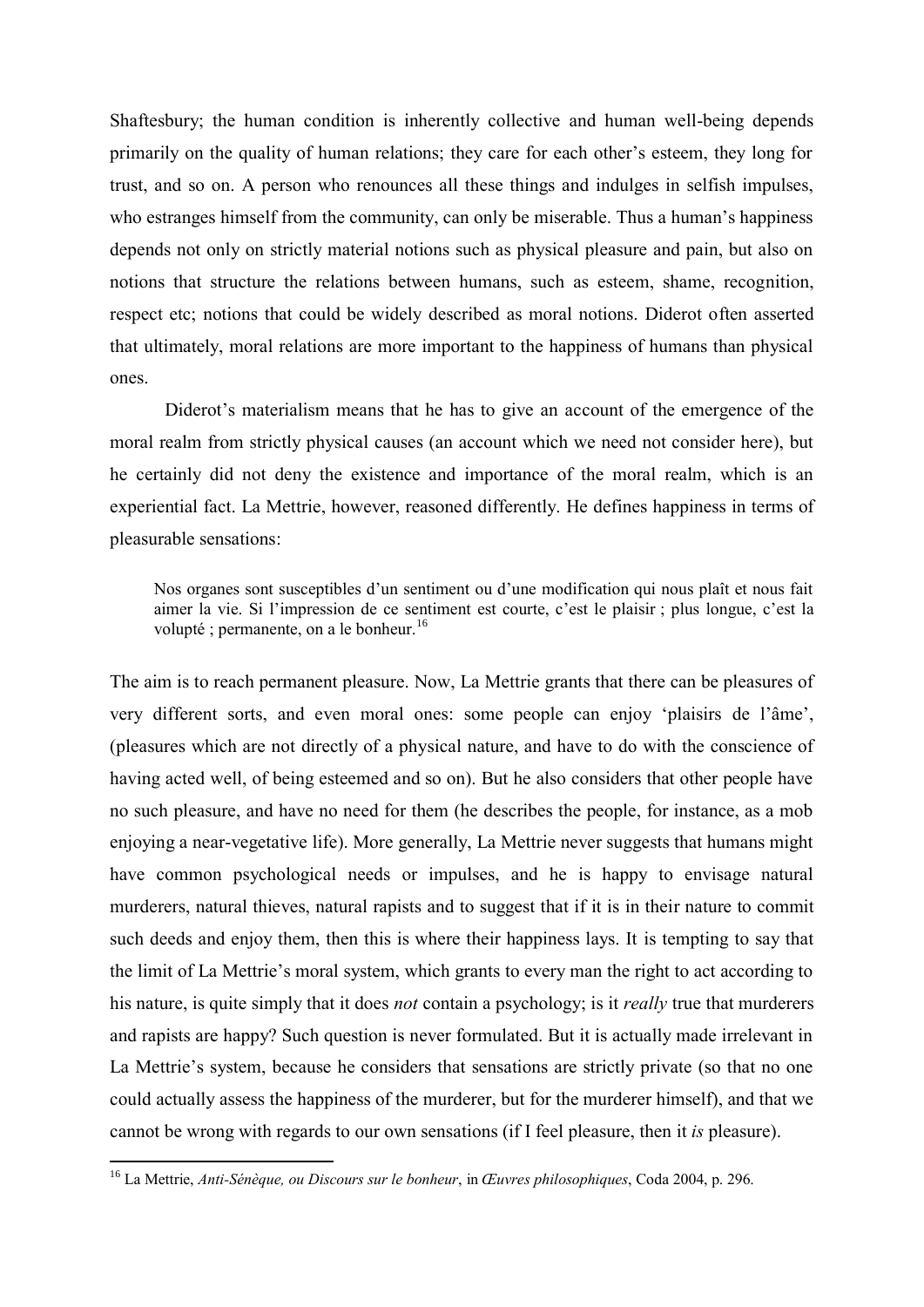Tel est l'empire des sensations. Elles ne peuvent jamais nous tromper, elles ne sont jamais fausses par rapport à nous, dans le sein même de l'illusion.<sup>17</sup>

La Mettrie finds paradigmatic happiness in 'ces états doux et tranquilles que donne l'opium, dans lesquels on voudrait demeurer toute une éternité, vrais paradis de l'âme s'ils étaient permanents'.<sup>18</sup> Acquaintance with reality is not a value for La Mettrie, and correlatively, neither are personal relations: he supposes that those who do not enjoy social pleasure make up for their loss with 'la satisfaction qu'ils ont de vivre pour eux seuls, et d'être à eux-mêmes leurs parents, leurs amis, leur maîtresse et tout l'univers.'<sup>19</sup> Unsurprisingly, friendship and love are absent from La Mettrie's description of the state of perfect happiness:

Avoir tout à souhait – heureuse organisation, beauté, esprit, grâces, talents, honneurs, richesses, santé, plaisirs, gloire  $-$  tel est le bonheur réel et parfait.<sup>2</sup>

Given La Mettrie's principles, the exclusion of friendship and love makes sense; however, the inclusion of honour and glory is surprising. Do these not imply virtue? Is the pleasure they give not that of being acknowledged for one's greatness? Not so for La Mettrie; what matters is only the praise, and not its cause. 'Qu'importe qu'une femme soit laide si elle passe pour jolie, qu'un homme soit bien sot s'il passe pour avoir de l'esprit, qu'un homme soit vicieux s'il passe pour vertueux  $\gamma^{21}$  This question seems rather simplistic; is the sensation the same for a man who knows he deserves praises, and for one who knows he does not ? But such question makes little sense within the terms of La Mettrie's system, since he considers all kinds of pleasures as equivalent (or rather, as incommensurable).

La Rochefoucauld, or any decent psychologist, would probably find La Mettrie's psychology hopelessly simplistic. Diderot certainly found it so, judging by harsh assessment in the *Essai sur les Règnes de Claude et Néron*. It is worth quoting it extensively, because La Mettrie's portrait shares many resemblances with Rameau's nephew:

La Mettrie est un écrivain sans jugement, (…) qui prononce ici que l'homme est pervers par sa nature, et qui fait ailleurs, de la nature des êtres, la règle de leurs devoirs et la source de leur félicité ; qui semble s'occuper à tranquilliser le scélérat dans le crime, le corrompu dans ses vices ; dont les sophismes grossiers, mais dangereux par la gaieté dont il les assaisonne, décèlent un écrivain qui n'a pas les premières idées des vrais fondements de la morale; (…); et

 $\overline{a}$ 

 $21$  Idem, p.306.

 $17$  Idem, p.301.

 $18$  Idem, p. 300.

<sup>19</sup> Idem, p.306.

 $20$  Idem, p.297.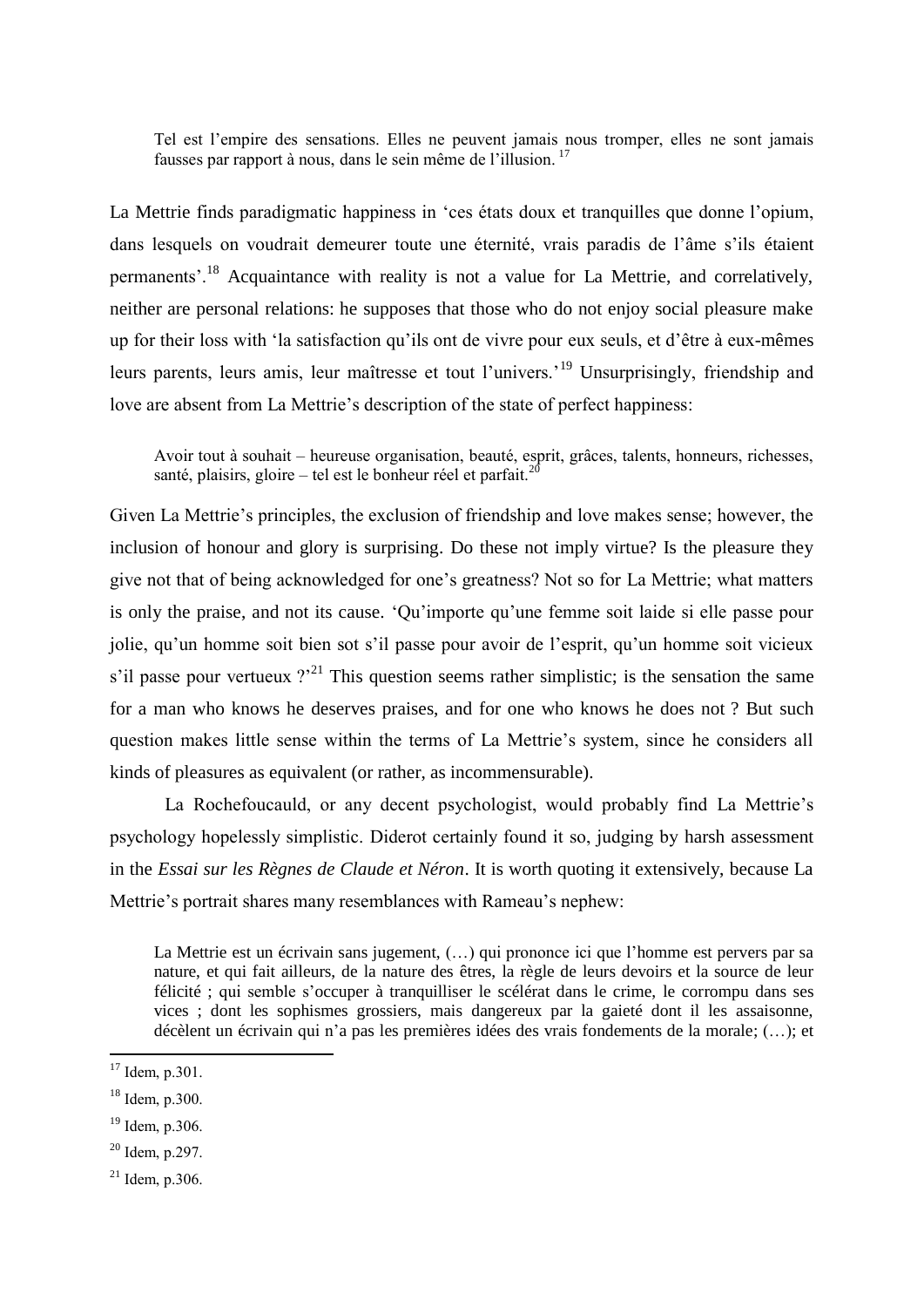dont la tête est si troublée, et les idées sont à tel point décousues, que dans la même page, une assertion sensée est heurtée par une assertion folle, et une assertion folle, par une assertion sensée ; en sorte qu'il est aussi facile de le défendre, que de l'attaquer.<sup>22</sup>

Much as he despised La Mettrie, Diderot was, however, deeply worried by him  $-$  perhaps because he recognized him as a sign of the times. The interest of La Mettrie's philosophy is that it pushes to their extreme a number of philosophical confusions that ran deep in the  $18<sup>th</sup>$ century (the privacy of sensation, psychological solipsism, the infallibility of the subject's assessment of his happiness). But the most disturbing, however, is what we may call the democratic appeal of La Mettrie's hedonism. Shaftesbury demanded from all men tremendous efforts if they were to reach happiness, and his picture of the happy man was unmistakably gentlemanly; La Mettrie, on the other hand, asserts 'que le bonheur est, comme la volupté, à la portée de tout le monde, des bons comme des méchants, que les vertueux ne sont pas plus heureux'.<sup>23</sup> This promise of happiness, and its exhilarating emancipation from moral constraints, correspond to an aspiration that runs deep in the Enlightenment. Diderot was well-aware of the ambiguities of this aspiration, which he masterfully exposed and analysed in *Le Neveu de Rameau*.

#### **3. Why should I not be vicious?**

The resemblances between the above portrait of La Mettrie and the eponymous character of *Le Neveu de Rameau* are so numerous that it is hard to think they are merely coincidental. Rameau says that he is vicious by nature, and that it is only fair that he should be what nature made him; he is sometimes wise and sometimes mad, so that his interlocutor is astonished to hear 'des idées si justes pêle-mêle avec tant d'extravagance'.<sup>24</sup> But Rameau goes further than La Mettrie who, says Diderot, is an author 'dont on reconnait la frivolité de l'esprit dans ce qu'il dit, et la corruption du coeur dans ce qu'il n'ose dire'.<sup>25</sup> *Via* Rameau, Diderot unfolds all the consequences of La Mettrie's principles which, 'poussés jusqu'à leurs dernières conséquences, renverseraient la législation' (Rameau asserts that lies are always beneficial and truth detrimental), 'dispenseraient les parents de l'éducation de leurs enfants', (Rameau asserts that girls need only to be seductive, and plans to incite his child to vice), 'renfermeraient aux petites-maisons l'homme courageux qui lutte sottement contre ses

<sup>22</sup> Diderot, *Essai sur les règnes de Claude et Néron*, vol.I, p.1118-1119.

 $23$  Idem, p.331.

<sup>24</sup> Diderot, *Le Neveu de Rameau*, vol.II, p.642.

<sup>25</sup> Diderot, *Essai sur les règnes de Claude et Néron*, vol.I, p.1118-1119 (idem for the following quotes)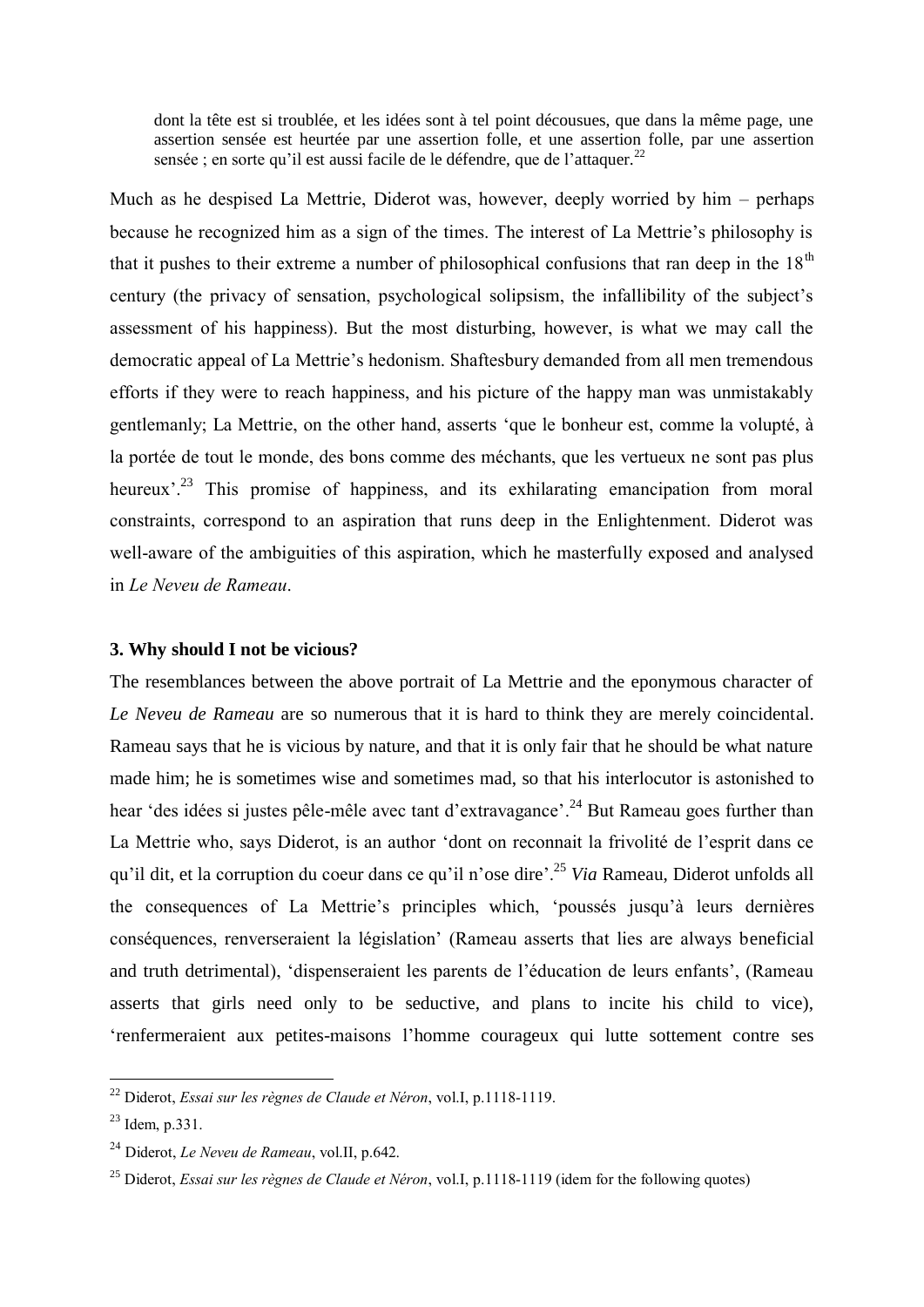penchants déréglés' (Rameau regards virtuous men as 'des êtres bien singuliers'<sup>26</sup>), and 'assureraient l'immortalité au méchant qui s'abandonnerait sans remords aux siens' (Rameau has ambitions to achieve fame as a great criminal).

There is another, essential quality that Rameau has in common with La Mettrie, whose 'chaos de raison et d'extravagance ne peut être regardé sans dégoût, que par ces lecteurs futiles qui confondent la plaisanterie avec l'évidence, et à qui l'on a tout prouvé, quand on les a fait rire<sup> $27$ </sup>; he is endowed with such an extraordinary wit that his interlocutor often finds himself exhilarated by his immoral discourse. Although I must restrict myself to restating his arguments, it is essential to keep in mind that they are always presented in a humorous and provocative manner. Let us then examine Rameau's rejection of virtue as the path to happiness. He professes to be 'un sot, un fou, un impertinent, un paresseux, (...) un fieffé truand, un escroc, un gourmand',  $^{28}$  and hopes to find happiness by cultivating his vices:

Puisque je puis faire mon bonheur par des vices qui me sont naturels, que j'ai acquis sans travail, que je conserve sans effort, qui cadrent avec les mœurs de ma nation, qui sont du goût de ceux qui me protège (…), il serait bien singulier que j'allasse me tourmenter (…) pour me donner un caractère bien étranger au mien, des qualités très estimables, j'y consens, pour ne pas disputer, mais qui me coûteraient beaucoup à acquérir, à pratiquer, ne me mèneraient à rien, peut-être à pis que rien, par la satire continuelle des riches auprès desquels les gueux comme moi ont à chercher leur vie.

He says that he 'représente la partie la plus opulente de la ville et de la cour<sup>29</sup> and, judging from Diderot's dreadful picture of French high society in his *Mélanges pour Catherine II*, he certainly has a point. It is a society pervaded by superficial hedonism: 'On garde deux ou trois équipages et l'on néglige l'éducation de ses enfants. On a un bon cocher, un excellent cuisinier et un mauvais précepteur. On veut que la table soit somptueuse et l'on ne marie pas ses filles.<sup>30</sup> Rameau is metonymic of this way of life:

Aujourd'hui, en linge sale, en culotte déchirée, couvert de lambeaux, presque sans souliers, il va la tête basse, il se dérobe, on serait tenté de lui donner l'aumône. Demain, poudré, chaussé, frisé, bien vêtu, il marche la tête haute, il se montre, et vous le prendriez pour un honnête homme. $31$ 

<sup>26</sup> Diderot, *Le Neveu de Rameau*, vol.II, p.650.

<sup>27</sup> Diderot, *Essai sur les règnes de Claude et Néron*, vol.I, p.1118-1119

<sup>28</sup> Diderot, *Le Neveu de Rameau*, vol.II, p.631-632.

<sup>29</sup> Diderot, *Le Neveu de Rameau*, p.647.

<sup>&</sup>lt;sup>30</sup> Diderot, *Mélanges philosophiques, historiques, etc., pour Catherine II,* in Œuvres, vol III, p.295.

<sup>31</sup> Diderot, *Le Neveu de Rameau*, p.624.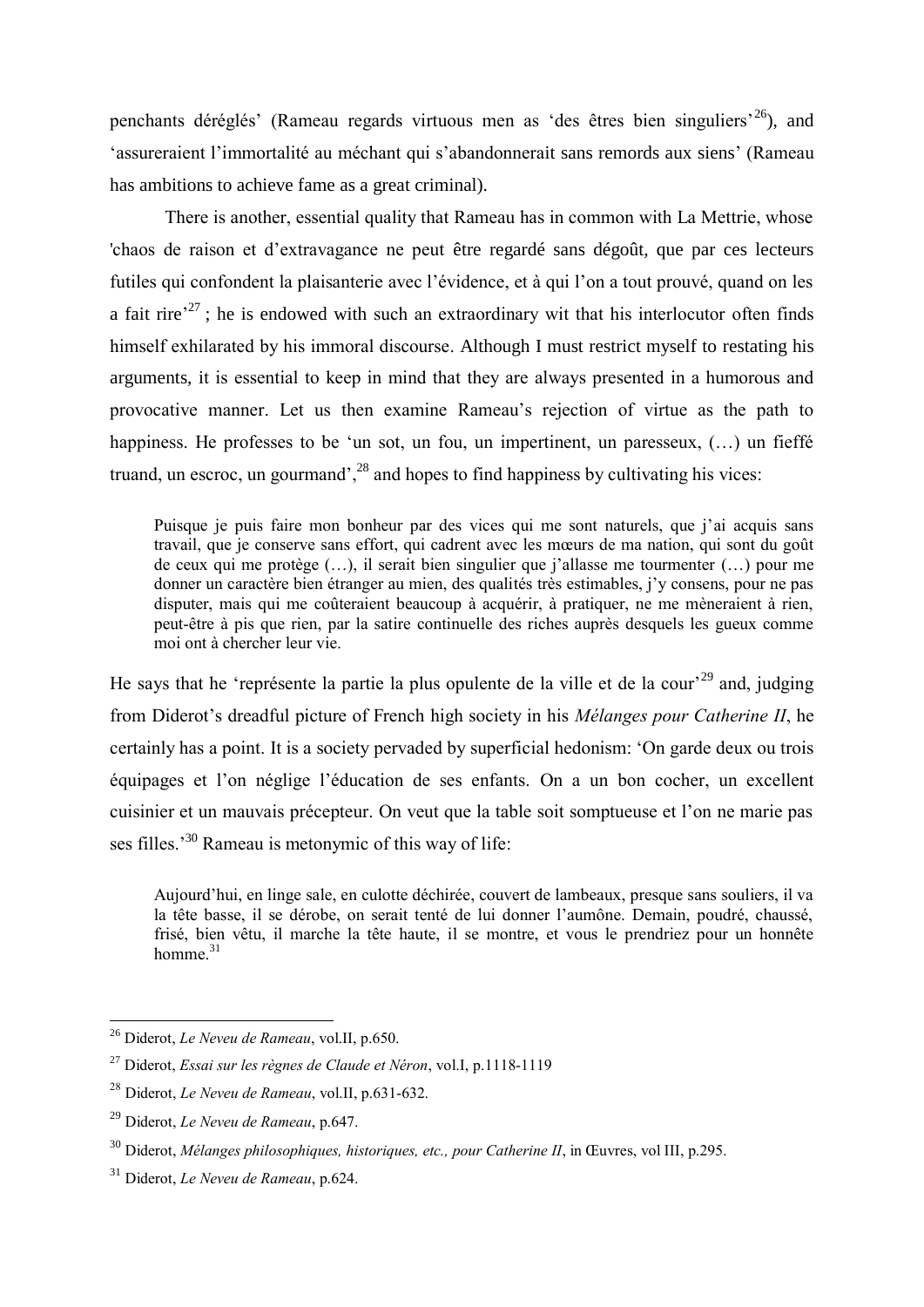In such a society, even the fundamental bounds between members of a species are undone, and Diderot predicts that family ties will soon become meaningless.

On n'ose pas tout contre les pères qu'on ne croit pas disposés à tout supporter. Mais les successeurs de ces ministres de la tyrannie seront des tigres qui se croiront nés de tout temps pour déchirer, et nos enfants des moutons imbéciles qui se croiront nés de tout temps pour être déchirés.<sup>32</sup>

Rameau's principles seem merely to anticipate what society will become. But it is essential to note a paradoxical feature of his discourse: his attack on the ways of society grounds his justification of his own behaviour and, ultimately, becomes a justification of society itself. Because everybody does wrong, he is right in doing the same; anybody who does not act like him is wrong, and therefore everybody is right to do wrong. This paradox culminates in a reversal of justice: all rich people are thieves, so it is just to punish them by stealing their riches  $-$  a theft which will be punished when the newly rich thief is robbed in turn. Rameau concludes that the law is a superfluous institution :

Nous faisons justice sans que la loi s'en mêle.<sup>33</sup>

Rameau eventually describes the violence of society as a natural law, both in the sense that it is inexorable, and in the sense that it regulates society for the better. He draws an analogy between society and animal life, which differs from that of Shaftesbury in one crucial respect: whereas Shaftesbury compared the relations between humans in society to relations between animals within species, Rameau compares them to relations between species in nature.

Dans la nature, toutes les espèces se dévorent; toutes les conditions se dévorent dans la société.<sup>34</sup>

What characterizes a species is the convergence between the particular and the common good; but what characterizes the relations between species is, of course, mutual destruction. Rameau describes man as a predator among predators:

Tout ce qui vit, sans l'en excepter, cherche son bien-être aux dépens de qui il appartiendra.<sup>35</sup>

It is essential to note that what determines our adherence to Shaftesbury or Rameau's analogies between nature and society is not their depictions of nature, for Shaftesbury and

<sup>32</sup> Diderot, *Mélanges philosophiques, historiques, etc., pour Catherine II*, op. cit, p.217.

<sup>33</sup> Diderot, *Le Neveu de Rameau*, p.646.

<sup>34</sup> Idem, p.646.

 $35$  Idem, p.685.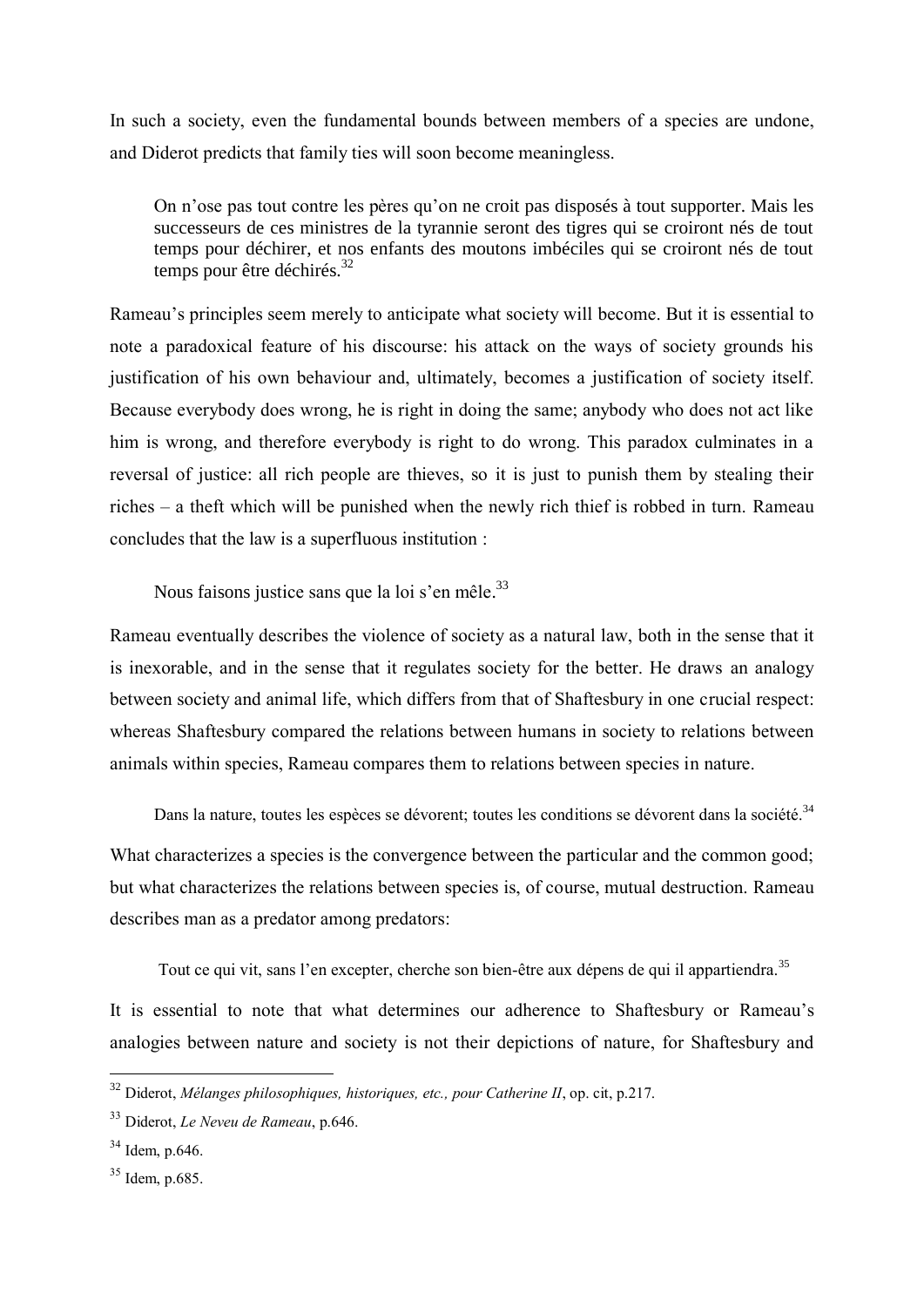Rameau are both correct; animals of the same species collaborate, and different species feed off each other. What is decisive is the analysis of society. If we regard societies as inherently violent, Rameau's analogy seems accurate, but if we regard them as inherently harmonious, Shaftesbury's analogy works better.

Shaftesbury wanted to construct a virtuous circle; capitalizing on our virtuous impulses, he related it to other facts of life, and showed that the virtuous perspective was the one that allowed us to construct a beautiful world view. Within this world view, our vicious impulses seem empty and shallow. Rameau, on the other hand, draws a vicious circle; from his vicious impulses, he constructs a world view that may not be beautiful but is undeniably realistic, and within which virtues impulses seem to be fanciful and pointless. His interlocutor feels sorry for him, and his attitude echoes Shaftesbury's grim remark: few societies have human laws, and few men are truly human. But such a reaction can seem altogether superficial: should we not face the facts, see society and men as they are, nurture the vices that correspond to the world we live in, and renounce virtuous aspirations that amount to little more than wishful thinking? Shaftesbury thought that these aspirations could *not* be eradicated, that we could not help aspiring to a happiness inseparable from virtue, which is the proof that men do not live according to their nature in societies that are dysfunctional. Everything rests, therefore, on how we conceive of human happiness. The opposition between Rameau and the philosopher (Moi) is condensed in the following exchange:

- LUI. Mais selon vous, il faudrait donc être d'honnêtes gens ?
- MOI. Pour être heureux ? Assurément.
- LUI. Cependant, je vois une infinité d'honnêtes gens qui ne sont pas heureux, et une infinité de gens qui sont heureux sans l'être.
- MOI.  $-$  Il vous semble  $36$

Rameau (in accordance with La Mettrie) starts from the premise that people who enjoy the pleasures of wine, sex, power and glory are happy, regardless of how these pleasures are obtained. Since virtue often demands that we give up these pleasures, especially in a society where they can rarely be obtained honestly, he sees his interlocutor's commitment to virtue as pointless. The philosopher answers (in accordance with Shaftesbury's analysis) that vicious people are restless, anxious, drowning their misery in hollow entertainment; only virtue can provide peace of mind. The ideal life would be to obtain sensual pleasures and social honours in a virtuous way; but if this is not possible, one should live the withdrawn life of 'le

 $36$  Idem, p.650.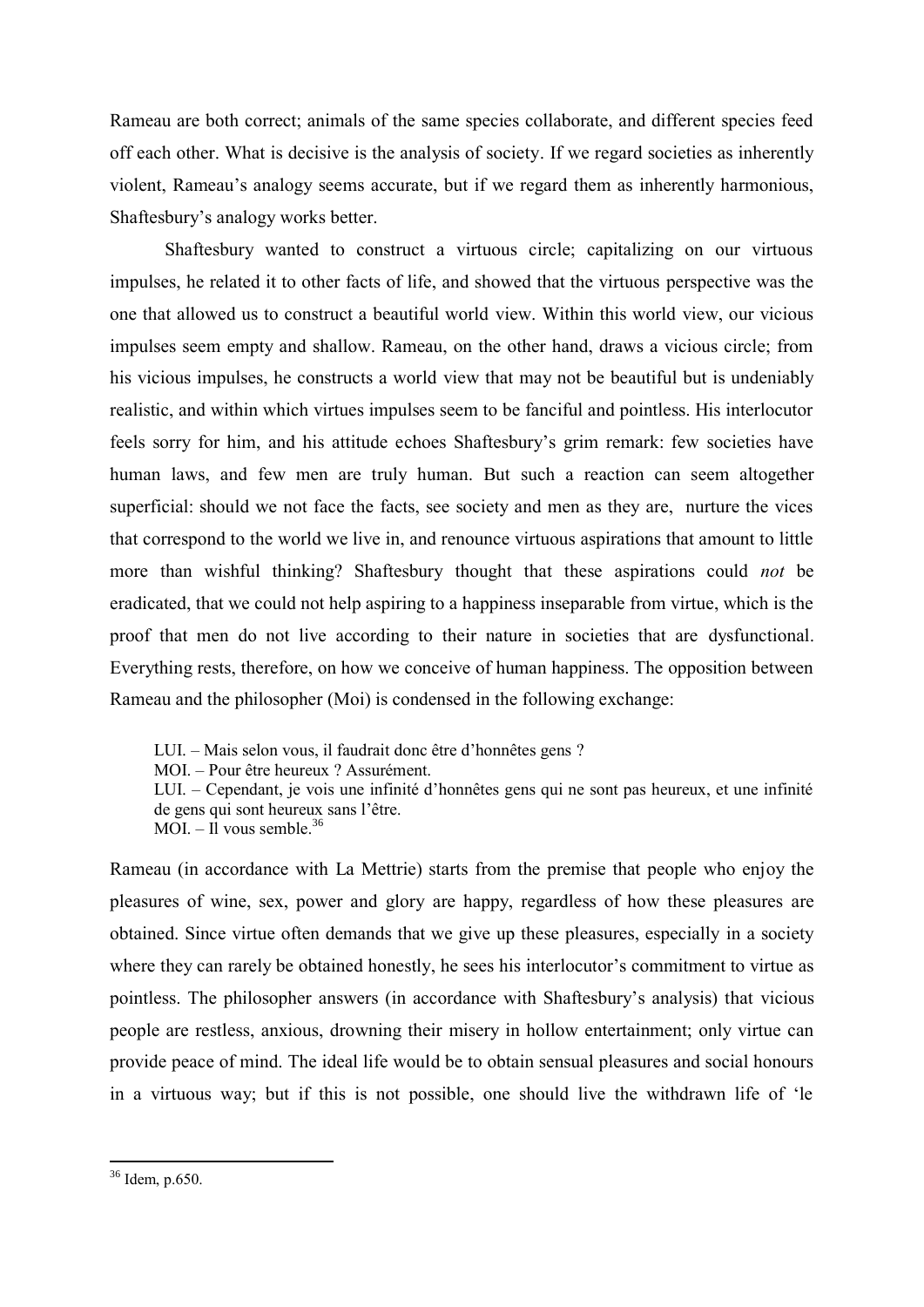philosophe qui n'a rien et ne demande rien'<sup>37</sup> rather than compromise one's sanity by indulging in vice. But Rameau cannot take the philosopher seriously. Who would endorse such principles, but a fool or a hypocrite? Rameau hesitates, with regards to Moi, between the two hypotheses. On the one hand, he insinuates that Moi is merely promoting virtue to defend his social position, and notes that he has 'du foin dans [ses] bottes<sup>38</sup>; but on the other hand, he regards the philosopher as a loser, 'dont la modestie est le manteau de l'orgueil et la sobriété est la loi du besoin<sup>'39</sup> And even if the philosopher is sincere, he would be absurd to think that such odd principles apply to everyone. After all, why should everyone find happiness in the same thing? To each his own, argues Rameau:

Vous croyez que le même bonheur est fait pour tous. (…) Mais la vertu, la philosophie sontelles faites pour tout le monde ?<sup>40</sup>

Moi's attempts at defending virtue make him appear as dogmatic, and Rameau is all the more inclined to resist his arguments since he perceives them as infringements on his freedom. By the end of the text, Rameau is even further entrenched in his vicious principle.

LUI. – Adieu, monsieur le philosophe, n'est-il pas vrai que je suis toujours le même?

MOI. – Hélas! Oui, malheureusement.

LUI. – Que j'aie ce malheur-là seulement encore une quarantaine d'année. Rira bien qui rira le dernier  $4\tilde{1}$ 

These last words seal the defeat of virtue at the hands of vice. Diderot's prognosis in the *Réfutation d'Helvétius* is verified; having failed to show that 'dans une société même aussi mal ordonnée que la nôtre, où le vice qui réussit est souvent applaudi, et la vertu qui échoue presque toujours ridicule, (…) à tout prendre, on n'a rien de mieux à faire pour son bonheur que d'être homme de bien', the philosopher has eventually promoted vice.

### **Conclusion. Rediscovering virtue**

One of the most intriguing aspects of *Le Neveu de Rameau* is its final prophecy: in forty-odd years, Rameau will have the last laugh. Even more fascinating is the fact that the prophecy was accurate. *Le Neveu de Rameau* is based on an encounter between Diderot and Jean-François Rameau that took place *circa* 1761; forty-seven years later, Hegel gave Rameau his

<sup>37</sup> Idem, p.692.

<sup>38</sup> Idem, p.640

<sup>39</sup> Idem, p.647.

 $40$  Idem, p.647.

 $41$  Idem, p.695.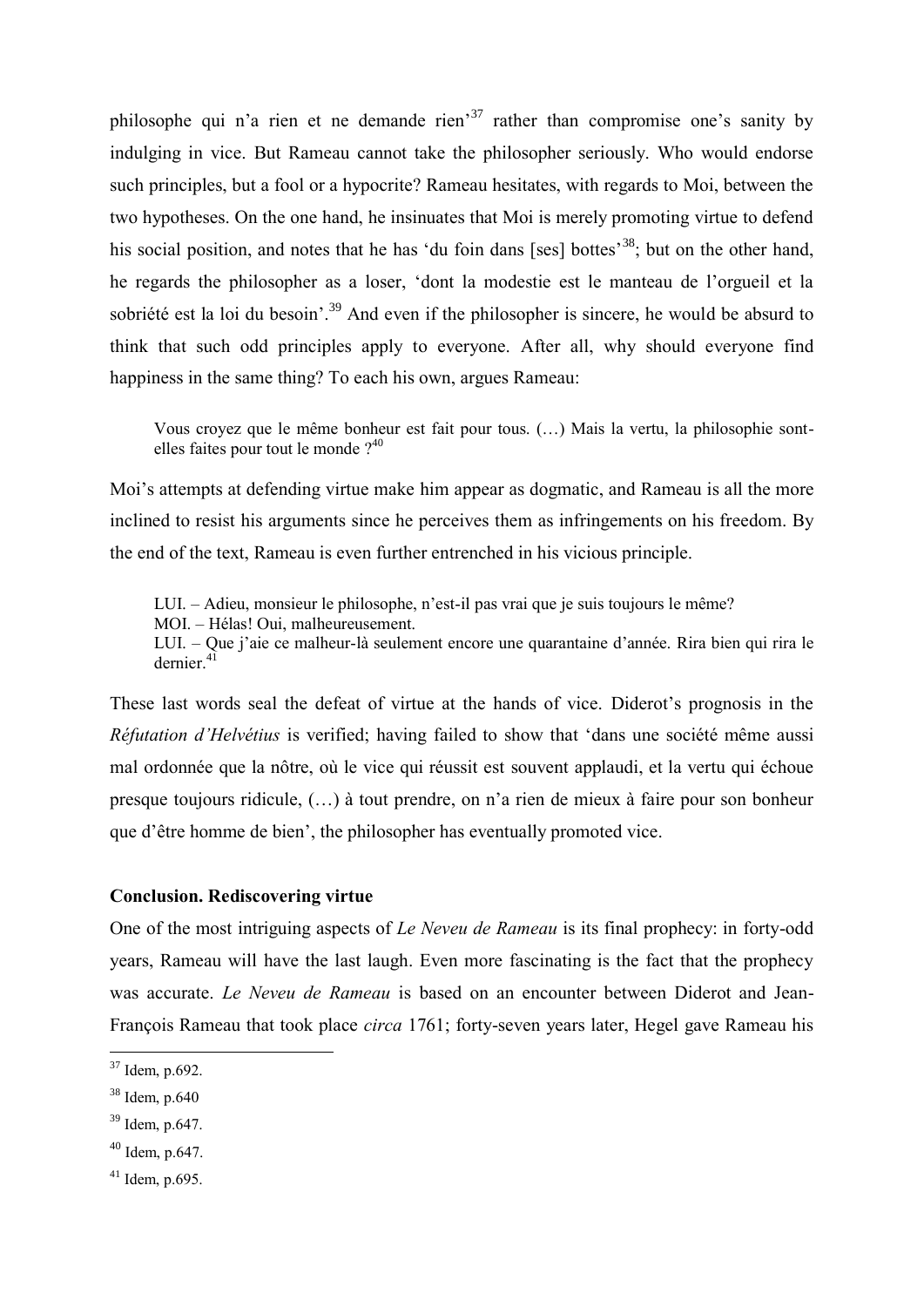first triumph in the *Phenomenology of Spirit*. It is of course true that Rameau's discourse contains striking insights, and the commentaries it has elicited demonstrate its fertility. Rameau's admirers, of course, do not condone his principles; he embodies a crisis in morality, but does not have the solution to the problem he poses. But what is striking is how clear it is to most commentators that whatever this solution may be, it cannot be Moi's commitment to virtue. They always endorse Lui's vision of Moi, who is described as a narrow-minded *petit bourgeois* defending his social status. This is precisely the triumph Rameau aspired to: he does indeed have the last laugh.

This view of the philosopher seems to me, however, to be profoundly mistaken. It is essential to remember that he is not only an interlocutor in a conversation, but also the narrator; it is he who emphasizes the significance of Rameau, comparing him to 'un grain de levain qui fermente et qui restitue à chacun une portion de son individualité naturelle. Il secoue, il agite, il fait approuver ou blâmer ; il fait sortir la vérité ; il fait connaître les gens de bien ; il démasque les coquins ; c'est alors que l'homme de bon sens écoute, et démêle son monde.<sup>42</sup> Moi even allows us to love Rameau more than he loves himself; his descriptions of the wild pantomimes which punctuate Rameau's discourses are crucial to this end. These extraordinary performances have fascinated readers from Hegel to Foucault; they reveal Rameau's creativity, his living and suffering humanity. But these performances are of course only accessible through the mediation of Moi's descriptions of them, and their power comes from his narrative genius first and foremost (Moi actually often credits Rameau with feats that are simply physically impossible, such as singing with three voices at once  $-$  hence the numerous failed attempts to stage *Le Neveu de Rameau*).

Moi also allows Rameau to confide in him, and eventually go beyond the boasting and moaning of an immoralist who sees himself as the proud victim of the world. Rameau progressively reveals elements of his life that reveals him to be less brilliant, perhaps, but also more human and less vicious than he thinks he is. He was born in a provincial town and went to Paris in the hope of becoming a great musician like his famous uncle. When his uncle rejected him, he slid towards misery, and only embraced the vicious life out of necessity. When the conversation takes place, he has just been thrown out of the decadent household of Bertin and Hus for having made a joke too close to the truth – that his protectors are '*duoi coglioni*'.<sup>43</sup> Virtuous impulses are still at work in him: he confesses how repellent his life is to

 $42$  Idem, p.624.

<sup>43</sup> Idem, p.663.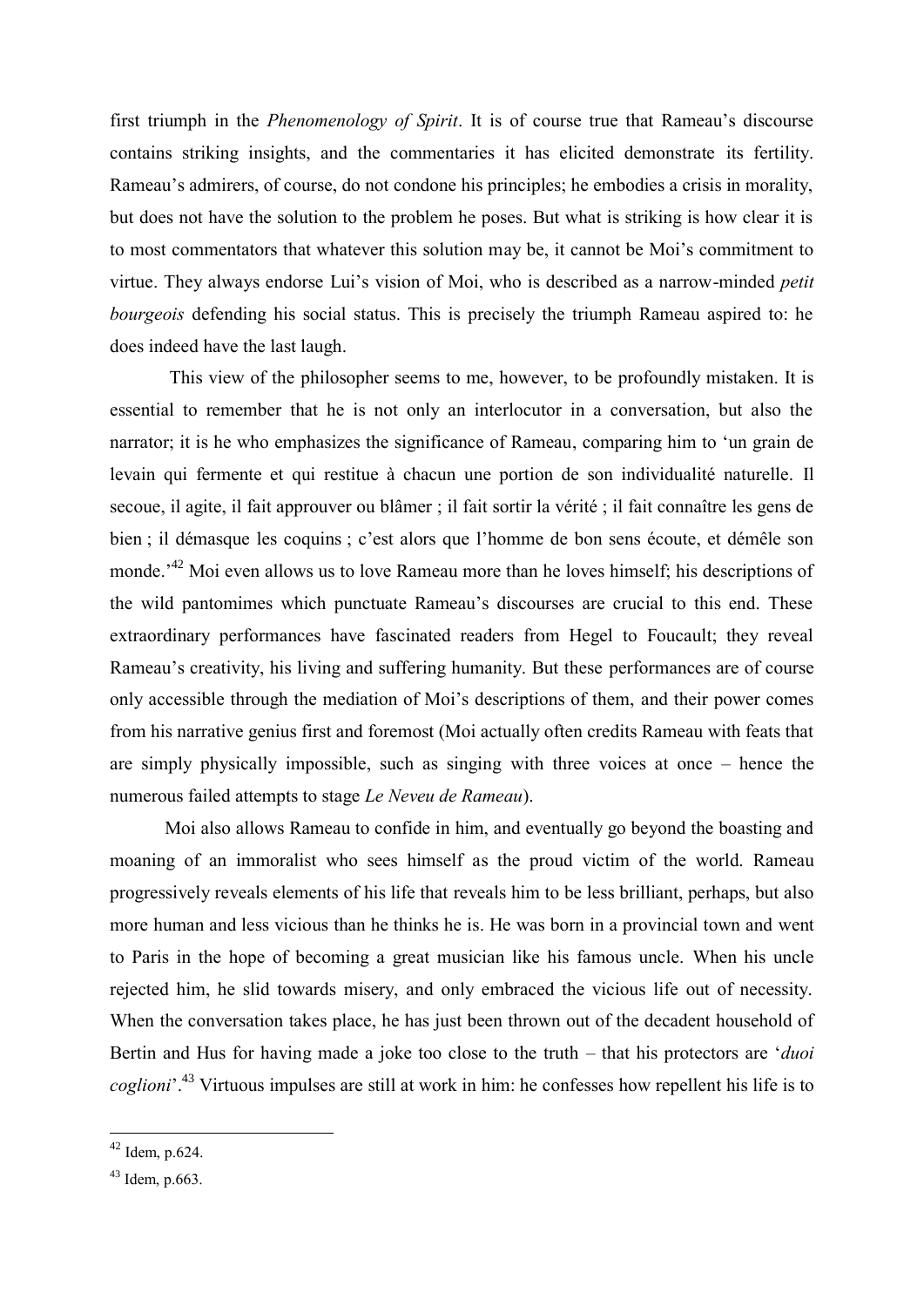him, and although he looks back upon what little comfort he enjoyed with melancholy, he cannot make up his mind to beg his way back. He expresses deep frustration and disgust for having to serve people he deeply despises. Besides, Rameau is still perturbed by the desire to achieve genuine excellence, rather than living like a fraud. His dream of acquiring fame and prestige as a great musician still haunts him, to the point that he sometimes confuses fiction and reality: having mimicked a virtuoso violinist, he is convinced that he has demonstrated real virtuosity.

Considering Rameau's present situation, it seems doubtful whether he will indeed reach happiness by cultivating vice. He wishes to take the place of his masters and enjoy money, wine, women and power, but suspects he will never succeed. Moreover, he paints brilliant satirical portraits of his persecutors which show them as miserably unhappy. They depend on flattery; they are gullible and constantly exploited by the likes of him. Their lives seem highly unappealing, and Rameau himself wittily remarks:

Celui qui serait sage n'aurait pas de fou; celui donc qui a un fou n'est pas sage ; s'il n'est pas sage, il est fou ; et peut-être, fût-il le roi, le fou de son fou.<sup>44</sup>

It seems, in the end, that even if he becomes the master, he will not be much closer to happiness. Yet, Rameau seems strangely unable to draw the lesson from his own observation of others and from his own emotions.

All things considered, Lui may be insightful when it comes to the analysis of society, but he shows a terrible inability to understand either his interlocutor or himself. Conversely, the philosopher demonstrates an exceptional capacity to understand Rameau better than he does himself  $-$  and although he refuses to bow down to Rameau's conception of society, nothing suggests that he fails to understand it. If this is right, this poses a problem: the exegetic tradition that praises Rameau over Moi is too impressive to be simply brushed aside as a series of misreading, and we must wonder why we tend to follow Rameau's lead. It would be impossible to give a clear explanation, since the many readings that describe Moi as blind to Lui are all different. I shall, however, venture two suggestions. The first has more to do with readings of the text that were widespread from the  $19<sup>th</sup>$  century to the 1950s: one reason why Moi fails to convince is that he offers no remedy to the evils of society as exposed by Rameau. If Rameau has shown that virtue is impossible in society as it is, Moi's persistent defense of virtue seems to amount to a form of denial. But Moi's own relation to society is actually difficult, and he cuts a lonely figure, speaking only with himself of politics, taste,

 $44$  Idem, p.662.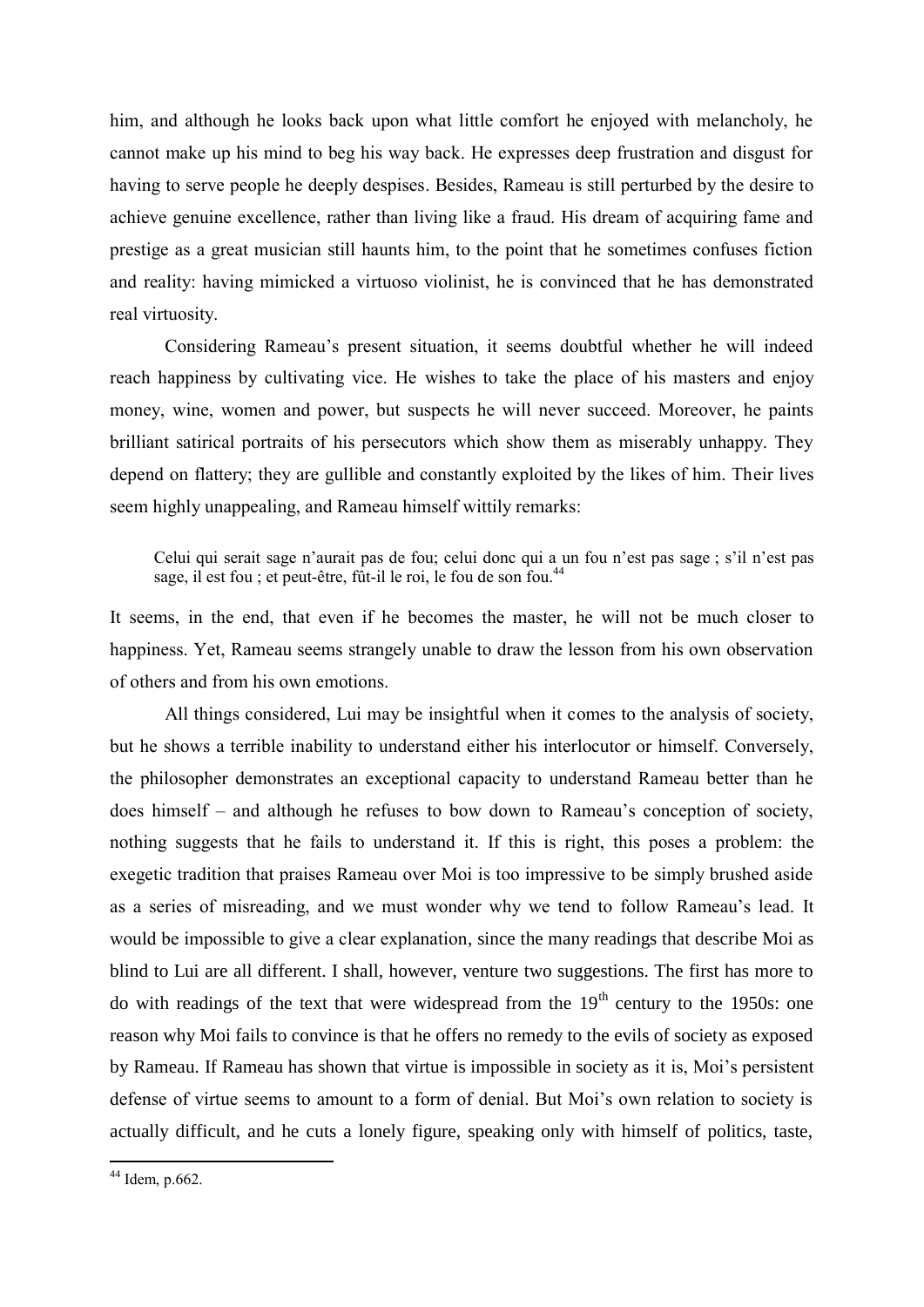love and philosophy. His advice to Rameau is to 'se refermer dans son grenier, boire de l'eau, manger du pain sec, et se chercher soi-même'.<sup>45</sup> Moi seems, then, acutely aware that society is inhospitable to virtue. But is this enough? Is it not his task to offer a solution, to point the way forward, as did Hegel or Marx? Perhaps not. The very fact that he does not promise a happy ending could testifies to his lucidity. Moral crises must be analyzed at the social level; but the painful truth is that their solution can only be found in the individual's ability to rise above social forces – if possible. Seeing Rameau, we might conclude that when economic, political and moral factors are too strong, there is no escape; the recognition of such a tragic possibility can only incite us to cling to virtue with all our strength.

My second suggestion concerns more recent readings of *Le Neveu de Rameau*. After the  $18<sup>th</sup>$  century, the notion of virtue virtually disappeared from moral philosophy; it is often said that the fundamental question shifted from 'what person should I be?' to 'what should I do?' Rather than assuming that one needed to be a good person in order to know what was right, we assumed that we needed to know what was right in order to know who was good. From this perspective, Moi desperately fails; he never demonstrates that his principles are the right ones. How dare he, then, claim to be virtuous? It must be that he is incapable of even recognizing the groundlessness of his beliefs. He must also be incapable of recognizing the refutation put forth by Rameau who, on the other hand, argues that he has every right to act as he does. Since he stands unrefuted, then we must acknowledge is claim.

Interpretations that run along these lines perhaps rest, however, on the assumption that virtue stands in need of a justification beyond itself. But this assumption is debatable, and the rebirth of virtue ethics over the last half of a century would probably provide us with a philosophical framework better suited to the understanding of Diderot's philosophy. Everything suggests indeed that Diderot is, in crucial respects, a virtue ethicist, and that he granted virtue epistemological functions; it is from virtue itself that moral knowledge proceeds. Such claim is, however, often met with scepticism; if virtue allows us to determine what is morally right, what will allow us to determine what is virtuous? I shall conclude with a few suggestions.

If we consider Moi in *Le Neveu de Rameau*, what demonstrates his virtue is perhaps the quality of the attention that he pays to his interlocutor. If morality aims at determining how best humans can live, then it requires knowledge of human nature, of our aspirations, our weaknesses and our strengths – a knowledge attested by the philosopher's capacity to turn a

<sup>45</sup> Le Neveu de Rameau, p.687.